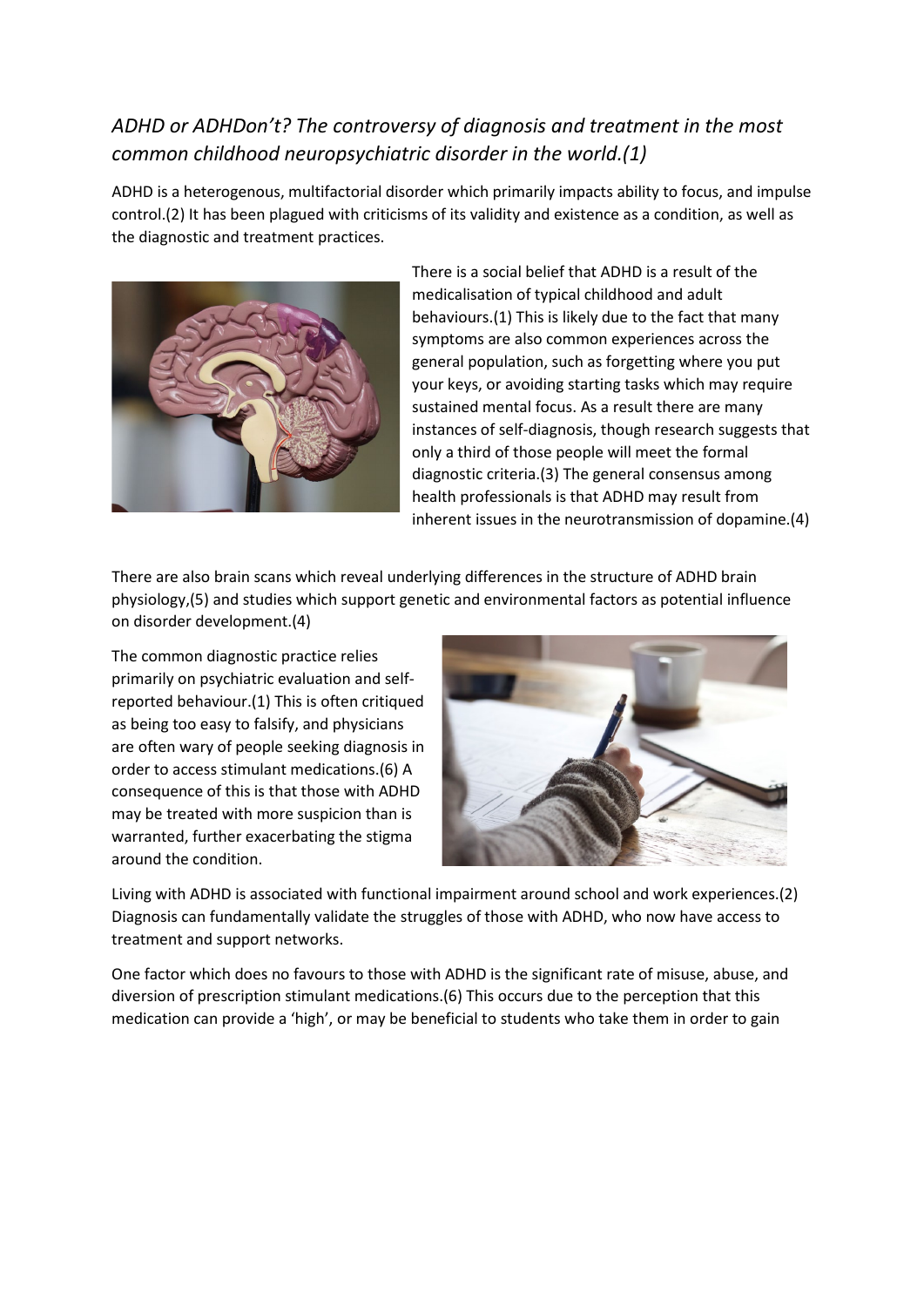greater focus. As a result many with ADHD experience stigma from physicians and the community who view them as drug-seeking rather than treatment-seeking.(7)



Unfortunately, there is a large amount of stigmatization for this condition. The attitudes of the public are important to help people feel included, and often will shape their thoughts and actions.(8) There is a general belief that ADHD is reflective of moral failings more so than a brain or mental health condition.(2)

There are implications for research as well, as it is likely that ADHD symptoms and severity lie upon a spectrum where people may not be so easily divided into the two categories of ADHD versus non-ADHD.

One way to complicate the lives of those living with a neurodevelopmental condition is to question how valid the condition itself is. It is quite unique that ADHD fits into this niche, where debate is continuous on the nature, diagnosis, and treatment of the condition. However, this adds to the stigma experienced where many will only selectively disclose their diagnosis, often experiencing self-stigma where people blame themselves for their symptoms.(2)